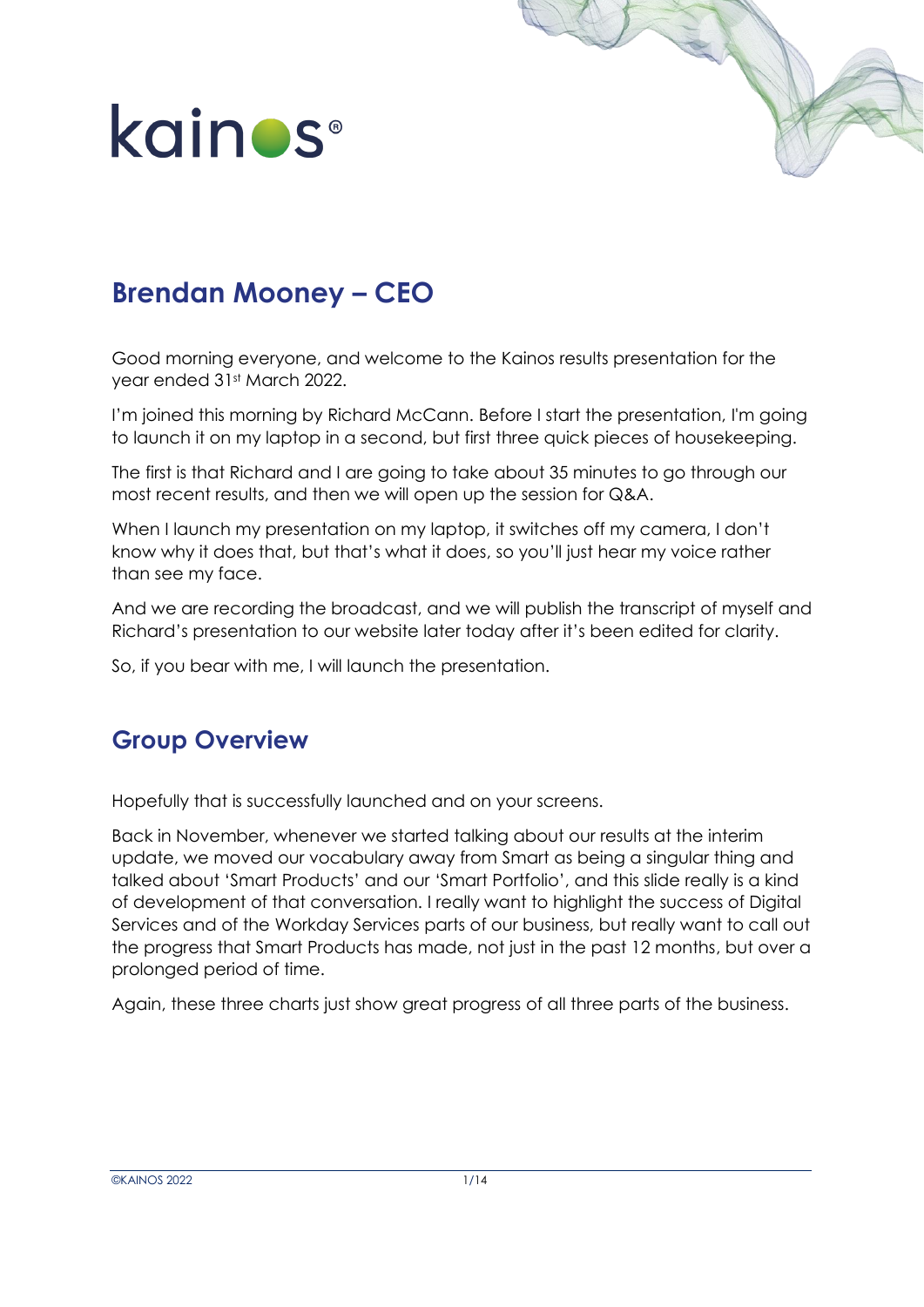### **Highlights**

Looking at the last 12 months and probably before jumping into the detail of the results it's probably useful to talk about the overall demand environment that we see across all parts of the business.

In short, it has been very strong. There's been no cancelled procurements, few if any deferrals to projects as well.

And for us, myself and Richard, obviously we have been very involved in this market and when we think back to pre-pandemic, we described the demand as being very strong, and we described it as being very strong during the pandemic when the importance of digital really was emphasized across our various markets, and that demand has remained very strong after the pandemic as well.

One of the questions we guess we get asked often is "how long will this last?" Back in 2015 at our IPO we predicted that the demand environment would be strong for 15 or 20 years; and I think seven years later, our answer is still the same, that it is still a 15- or 20-years strong growth market.

Looking at those results, revenue is up 29%, or 26% organically, that does really reflect that demand environment, alongside our execution.

Our profit growth has been moderated as a result of our investments and the expected normalisation of costs across our business. I will touch on that in a little bit more detail during my presentation, and I know Richard will talk about it in his section as well.

As you can see, our backlog and bookings showing very strong growth. Our cash balance, which is strong, is down 5% on last year – really reflective of the four acquisitions completed in the year.

As you can see, across the business a really strong performances from Digital Services, Workday Services and Smart. I'll talk more about that in a few slides time.

For us, talking about diversification and stability of our revenue streams, and again, these results really talk to the improvement there as well. We've got a great balance across public, commercial and healthcare sectors. And, again, we've seen our international revenues grow to almost £87m.

For us, the people are the important part of the story, inside Kainos great to see the organization growing both in size and also in capability. Staff numbers just under 2700 people, up 670 versus last year, and that includes 153 colleagues who joined us through acquisitions.

©KAINOS 2022 2/14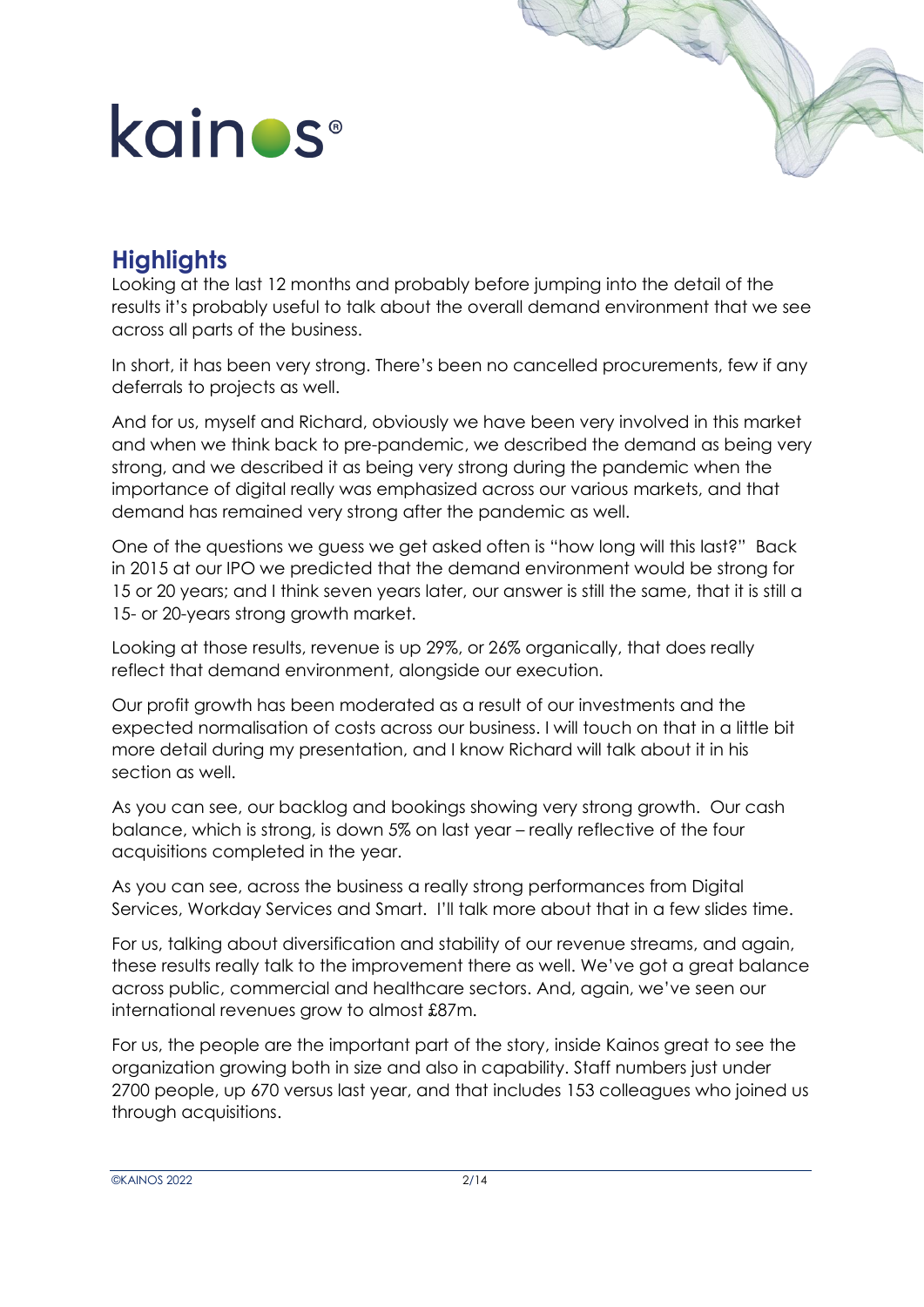### **Financial Summary**

The charts on the right-hand side of this slide talk to the consistency of our performance, the charts cover the last five years, but really that consistency of performance has been over the last 12 years, and we are delighted to see this continuing trend for us.

As mentioned, our adjusted pre-tax profit has moderated as our costs have normalised through the year. You can see that through our training, marketing and recruitment costs, again now all at typical, or pre-pandemic levels. Utilisation, having spiked during 2021 has returned to more sustainable levels. There are for sure, salary inflation pressures there as well, but we continue to use a high number of contract staff.

Finally, we have invested quite strongly within the product development, linked to Smart, and also the sales and marketing capability there as well.

#### **People**

Alongside the markets that we work in, it really is the energy of our colleagues, their expertise and experience that drives our business as well.

Staff numbers are up by a third to just under 2,700 people, and we have grown that headcount across all parts of the business, so in our core markets region of UK and Ireland, but now those developing markets of Central Europe and the Americas.

The flip side of increased demand for our digital services, is increased demand for digital skills across the world. It's a well telegraphed shortage at the moment. The skills market does lag behind that demand market and will probably take 12-18 months to catch up.

Against that demand for digital skills, we are pleased to see that our retention is still very high, down obviously from 92% this time last year, and 89% back in November, but I think probably a very strong performance nonetheless.

And again, the recruitment market has become more competitive, but there is still significant talent in the market there. In the past year we have received 42,000 applications for jobs. So yes, more competitive but still good pockets of talent out there.

During the year we welcomed 153 new colleagues from our four acquisitions, and I have to say the addition of their expertise has been very helpful during the year given how busy it's been. In terms of the integration of all four, it's now largely complete – although I do think it's fair to point out that the acquisition of Cloudator, with operations in ten different countries, did take longer than expected and took more effort than we had anticipated as well.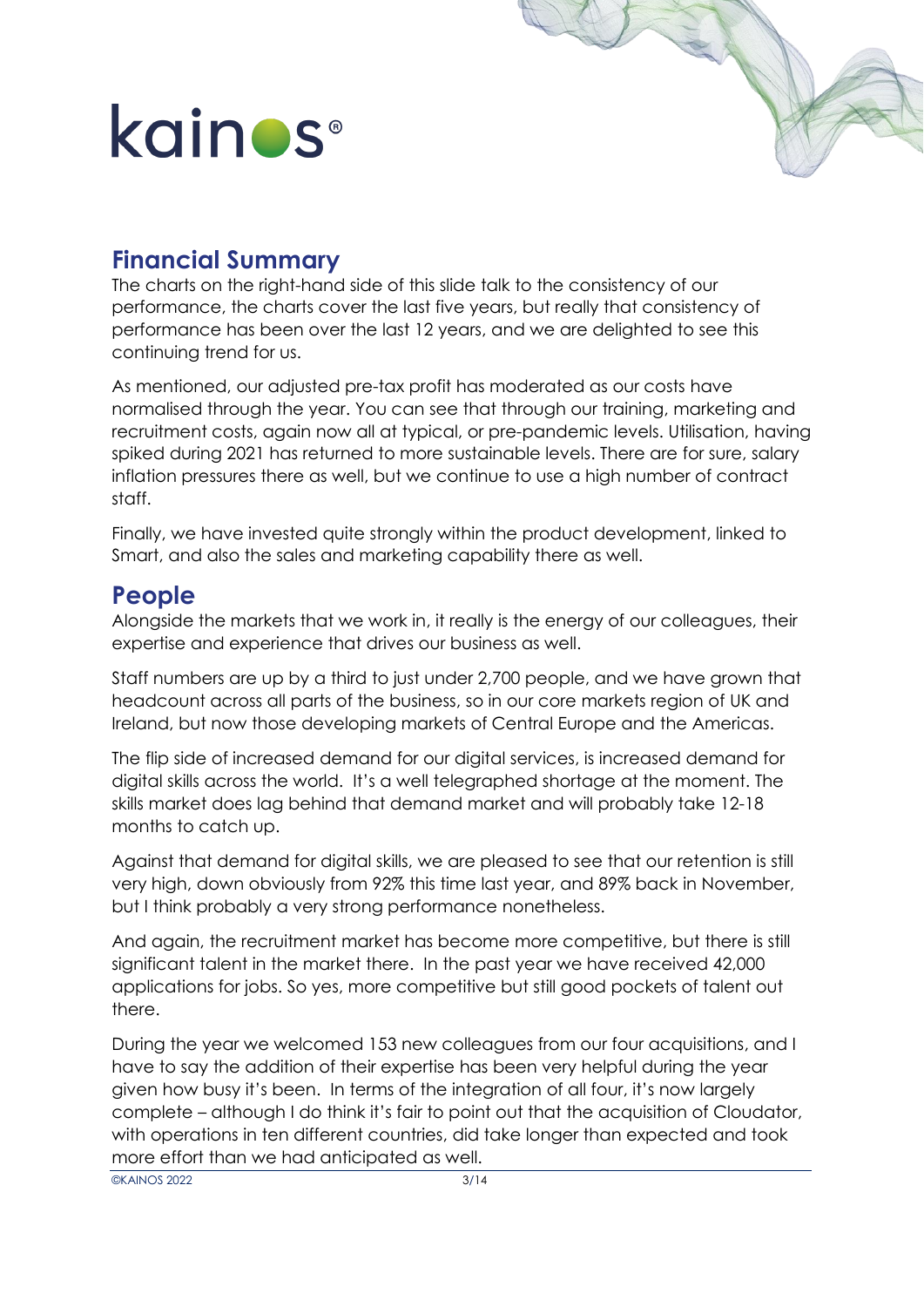In terms of office-based working, up until March of this year our guidance to our colleagues was very much to work from home where possible. Since March we have been encouraging them to get back into the office to meet-up with our colleagues and to work in a shared workspace as well. I really would stress the word 'encourage' as opposed to the word 'mandate'. If we look at peak office usage over the last 12 months, it has been just under 20% of people coming into the office on a regular basis, often centred around social and collaboration activities, and that trend has been moving up slightly over the last few weeks, so it'll be interesting to see where that plateaus at as well.

#### **Our Customers**

We introduced this slide to emphasise the long-term nature of our business.

Once again, almost 90% of our business comes from existing clients and it really does reflect the value that we deliver to our clients, and the high level of satisfaction they have of the work that we do for them.

Back in November I borrowed the term of "net revenue retention" from the world of SaaS and applied it to our overall business, and to do the same again: if you look at our net revenue retention for last year, it was 150% from clients that placed work with us in FY20, and if you look at the last three years, that net revenue retention has averaged out at 133%.

The fact that our customers stay with us for many, many years is demonstrated both by the graphs but also by that kind of follow-on revenue as well.

#### **Business Balance**

We also want to chart the changing nature of our revenue as well, so how it changes across sector and across region, and really just to emphasise that resilience we have inside our revenue streams, that's across service line, sector, region and indeed across clients.

Looking at the charts on the left-hand side of the screen, I think we have achieved what we described seven years ago as a near perfect balance: we wanted to have about 40% of our business in Commercial, 40% in Public Sector, and then the balance, 20% in Healthcare, so it's great to see that kind of balance achieved across the business.

We've always had that international aspiration as well, not just for Workday Services but increasingly, for Digital Services as well. And we have grown the international aspect of our business over the last two years: for the year just closed out, £87m of our revenue has come from Central Europe, or from North America, compared to just £1m or £2m at the time of IPO.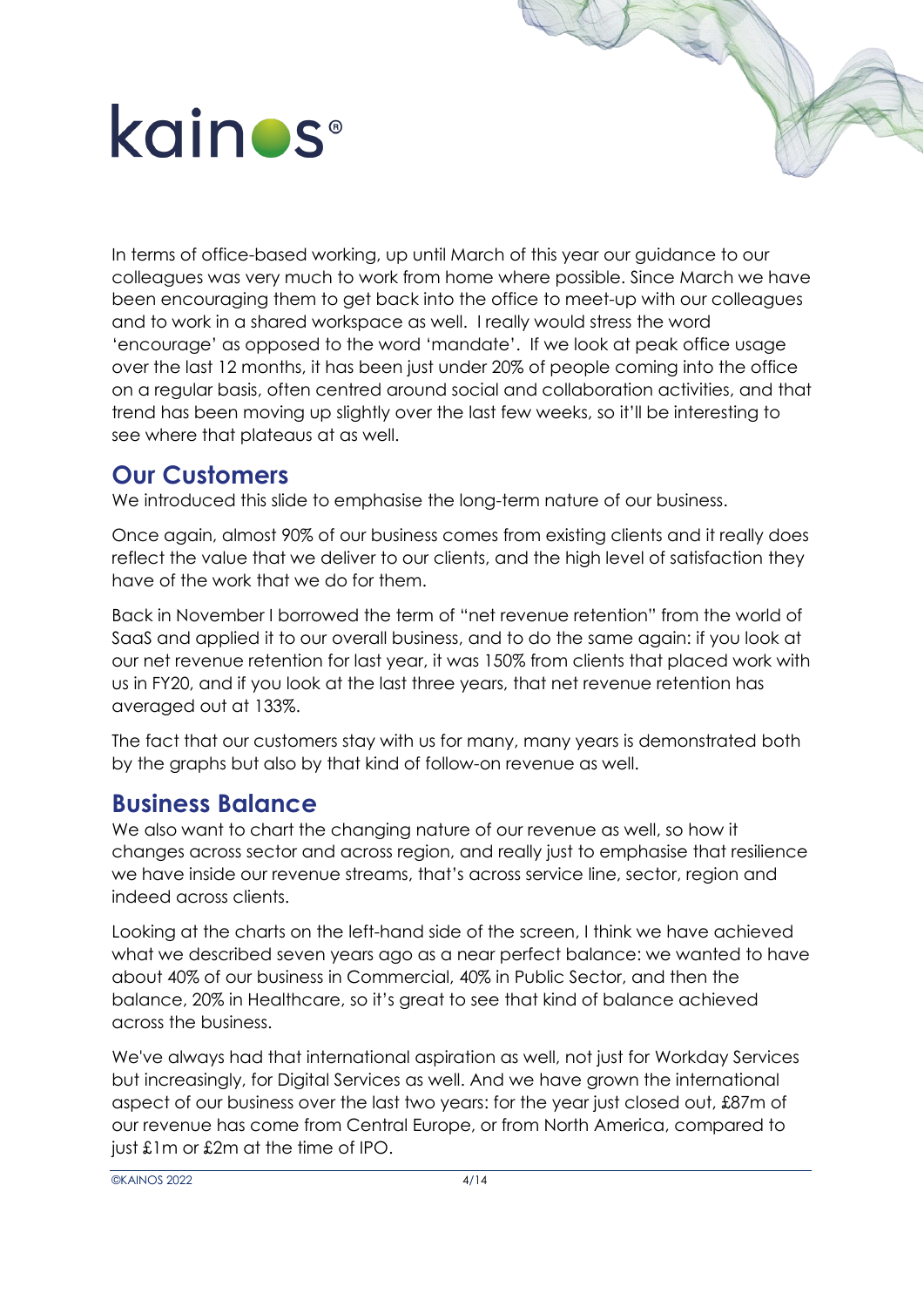### **Our Responsibilities**

We have aligned all of our activities in terms of our wider responsibilities around the United Nations Sustainable Development Goals.

In terms of Climate Action, Kainos is a carbon-light business, so we are focused on lots of small improvements, rather than something that is transformative. This year, those small improvements included improving the energy efficiency of our offices, further migration to renewable electricity and a series of employee-focused events; from education through to the launch of our UK Salary Sacrifice electric vehicle scheme, with 90 colleagues purchasing cars through that scheme.

We are very conscious that the technology sector has a really significant gender imbalance issue. Our plan focuses on three elements: The first is about retaining and developing women already in Kainos; the second is about being the destination employer for talented women in the sector and the third is to inspire more young women to take up a career in digital technology. You can see how we've improved in the last 12 months. We are pleased with that progress, but there is clearly much more for us to do.

For our outreach programmes, the move to being virtual and being online has allowed us to expand the regional provision of those programmes, which is super. And it has also allowed us to launch programmes to support young women, those from under-represented communities and students with special educational needs.

And we've augmented what we're doing around school careers, with that in university so our bursary program does support young people, typically young women who are traditionally underrepresented in university, in digital technology courses.

#### **Digital Services**

In Digital Services, there really has been a situation of very strong demand across the sectors: Public, Healthcare and in Commercial Sector as well. That kind of demand has very much outstripped our ability to service that demand, and so we have to be very selective about the projects and engagements we've taken on over the course of the year. So yes, obviously prioritising the needs of our existing clients, but for those new engagements we have to be very selective.

In terms of those engagements in the Public Sector, very much focussed on widening our account base and activities there as well. We've been appointed to the £300m Met Police Framework, we're currently bidding to join the £1.3bn MoD DIPS Framework as well, and also in Defence, we've won engagements with the Atomic Weapons Establishment and with the Defence Science and Technology Lab. Outside of Defence, we have also been awarded good sized contracts in both DWP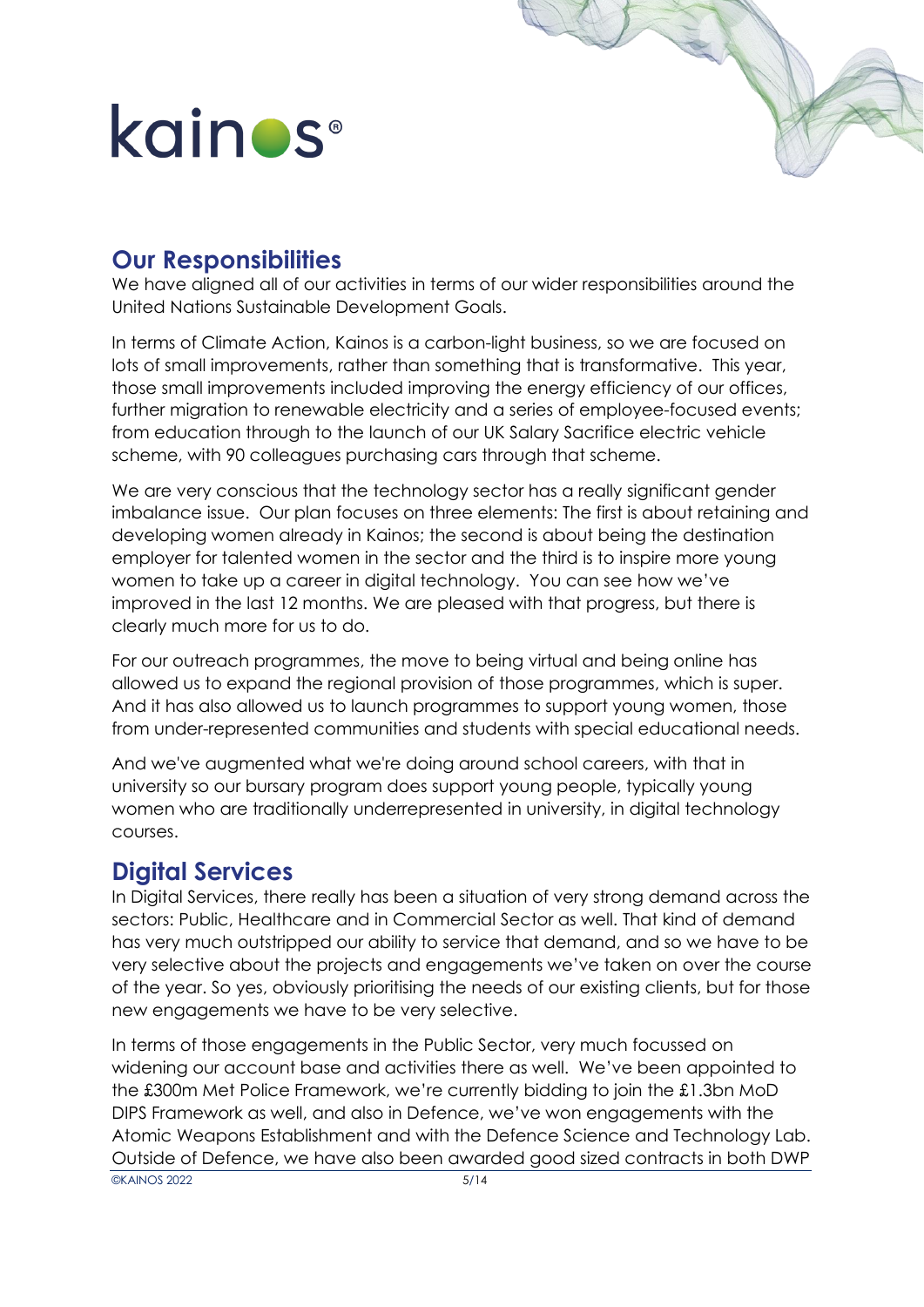and HMRC. All of this is really broadening out our account base inside the Public Sector.

In Healthcare, part of our growth has been linked to Covid-19 programs, that's been the case last year. We're seeing the spend on Covid-19 diminish, and there's also been quite a lot of broader digital transformation programs as well. As we look into FY23, for Healthcare, I'd have to say that there will be growth, but that it'll be slightly more subdued, with the merger of NHSX and NHS Digital, two of our key customers, are merged together to form the Transformation Directorate within NHS England.

The Commercial Sector has been our fastest-growing sector over the past 12 months, and that's a combination of existing clients increasing their spending and us acquiring new customers as well. During the course of the year, we have started to see repeated success in the areas of the insurance, assurance, and in the payments sub-sectors of Financial Services. Again, we expect that trend to continue going forward.

#### **Digital Services**

We have a long track record in Public Sector, more recently in Healthcare, we thought it would be useful on this slide to call out some of the things that we are doing, that are underway, to expand the markets that we are currently addressing.

I have already talked about Commercial Sector on the previous slide, some really strong growth over the course of the year.

Inside the company we have a New Business Investment process which allows us to develop and to launch those new ideas that we think have genuine appeal for our customers. Our Data and AI Practice launched back in 2019, and last year generated close to £16m of revenue, and Intelligent Automation launched in mid-2020. Again, we're seeing good traction, albeit of a different scale than AI. In both those areas, we expect to see strong growth in the year ahead.

And finally, we believe that there are also opportunities to become a leading digital transformation player across international markets – so we are really focusing on Germany and Switzerland, where we have a very strong Workday consulting presence that helps us to penetrate those markets, and in Canada, again we have a very strong Workday presence there as well.

In the case of Canada, we're quite involved in conversation with the Canadian government about their digital transformation of public services. They're starting that journey so probably five or six years behind where the UK is at the moment; we will expect to see them invest heavily over the next few years.

©KAINOS 2022 6/14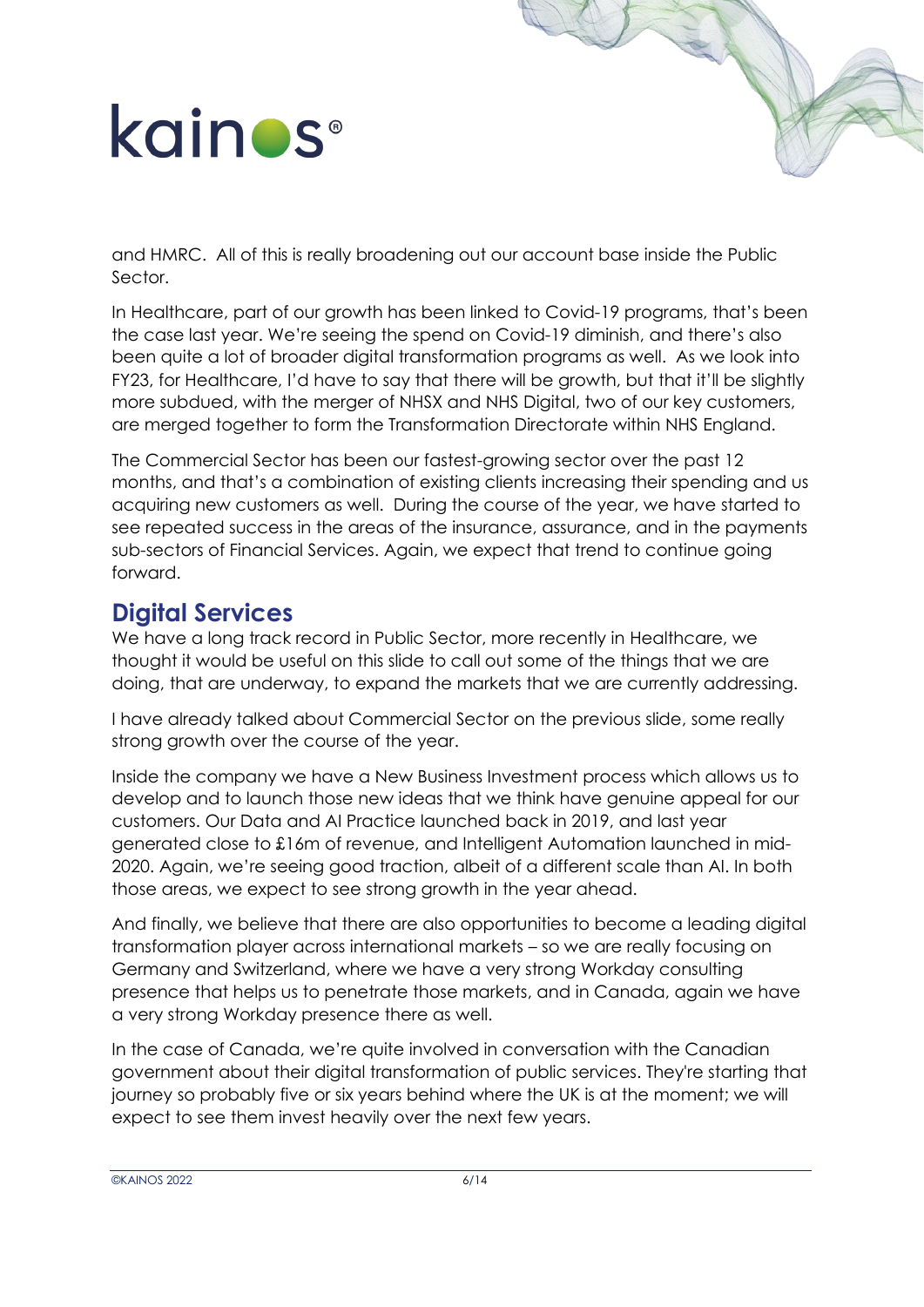### **Digital Services Customer Stories**

I've talked about the new things that we're doing at the moment, but our two case studies are around our customers and very much drawn from longstanding engagements that we have.

We worked both with the Foreign and Commonwealth Office and the Department for International Development, before they were merged together back in 2020 to become the Foreign, Commonwealth and Development Office.

One of our very first engagements was around the Emergency Travel Documents, or what you and I would call an Emergency Passport, when a citizen is outside the UK and their passport has been lost, damaged or stolen. That system processes over 30,000 applications every year, with the passport ready in about two days.

Our engagement with FCDO has expanded and we now support 14 different services across their estate, including Emergency Travel Documents, also applications like the Crisis Hub, which is used by FCDO staff to support UK citizens located in crisis areas – that can include natural disasters, but also can involve volatile military situations as have occurred in Afghanistan and Ukraine.

We provide the service 24x7 – the UK operates almost 200 consulates across the world and as you can appreciate some of those services are critical ones.

DVSA is one of our very first large transformation projects. We were appointed back in 2013 to help and lead on the Modernising the MoT Service. That project went live in 2015, allowing the decommissioning of a mainframe and a private network, and saved our client almost £160m in the first phase of the service.

Since then, DVSA has expanded and improved the MoT service, and as well as that current improvement activity they are undertaking; we have also added new functionality around emissions, around MOT reminders and most recently started on the safety recall part of the service.

Alongside MoT, we have partnered with the DVSA on Commercial Vehicles and on the Driver Examiner Service, and in September of last year the first phase of the Digital Theory Test went live, which allowed DVSA to exit a 17-year legacy contract.

And just on DVSA and the expenditure with us, over the past almost 10 years, it has been £100m worth of revenue for us, and significant investment for DVSA as well.

#### **Workday Services**

So Workday Services also had a very strong performance over the past twelve months recording 45% growth year on year or 29% growth organically. Bookings and backlog, as you can see, also growing very strongly. So it was a busy year just in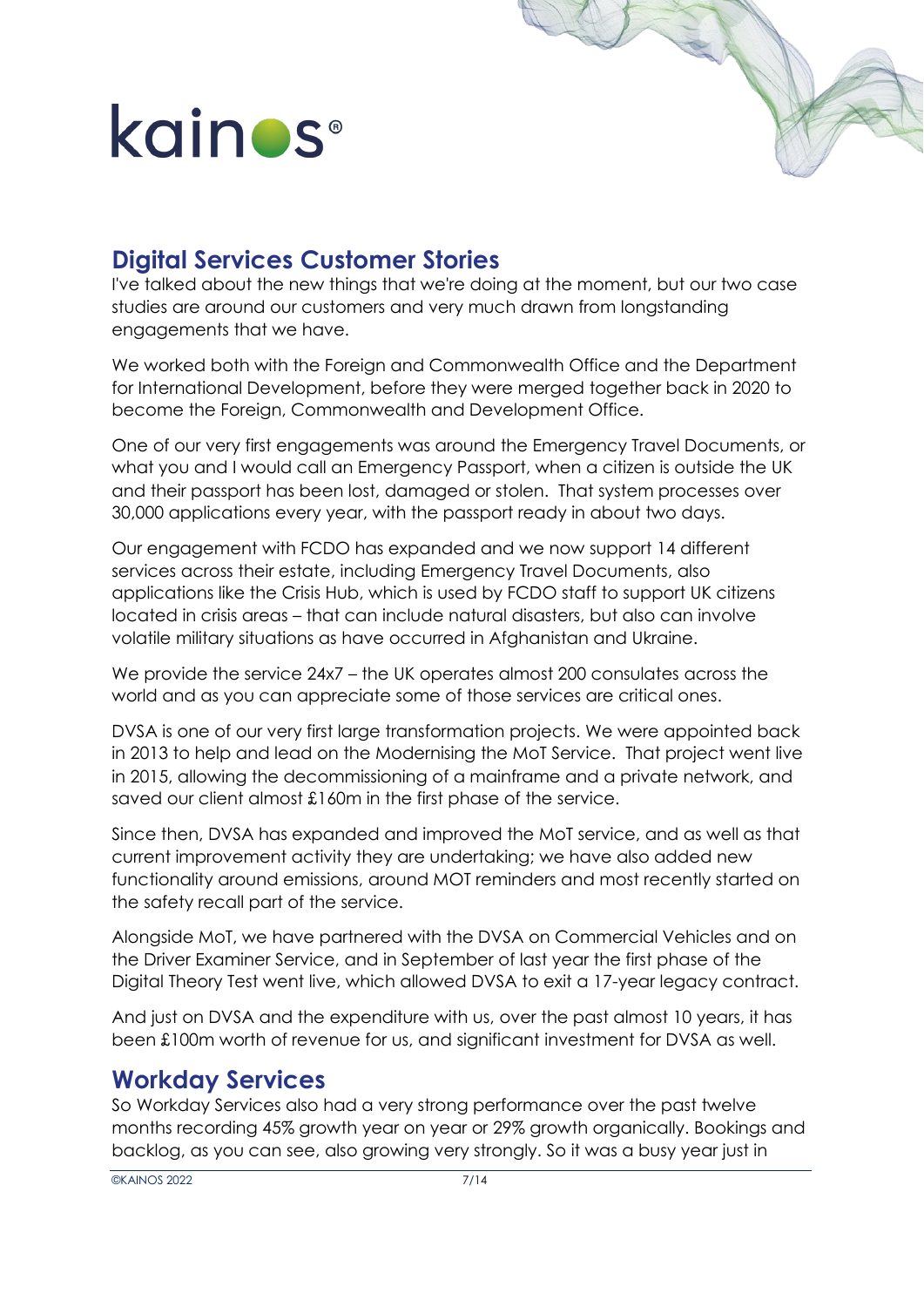terms of organic growth. In the business we also completed four acquisitions. Two of those, Blackline and Planalyse were very much focused around specialized skills in both spend management, and in adaptive planning. While Cloudator and Une Consulting were about capacity and regional coverage.

So in terms of where we think the business is at today. I think that mix of strong organic growth and a total of seven acquisitions over the past three years we now have the right mix of skills, the right mix of location of skills as well. So we think, in terms of further acquisitions, in this part of our business, is highly unlikely.

In terms of the business, around 44% of our revenues come from North America, and just over one quarter come from Central Europe, then just under a quarter from UK and Ireland.

And our consultant numbers have continued to grow very strongly, mainly from hiring and from development. Out of the 638 consultants we have today about 38 joined via the acquisitions.

#### **Smart Product Suite for Workday**

So we've said, on many occasions that Workday is a very comprehensive platform. We do believe that are opportunities for us to develop components that complement that platform and will allow Workday's customers to get better value from their Workday deployment.

So, part of a history lesson, we launched Smart Test back in 2013 but we really are now building a suite of products. Smart Audit launched summer of last year and Smart Shield, which is our data privacy tool, will launch at the end of the summer, 2022.

So that success of Smart Test but also that widening of the portfolio is really reflected in the performance. So revenue, bookings, backlog, and that all important ARR all increasing very strongly. Individually, Smart Test has had its strongest ever year, signing 68 new clients in the year. And thinking about the existing base, the net revenue retention was 109%, again an excellent KPI.

So Smart Audit has done really well as well. It launched in mid-2021, it has signed 26 new clients in fiscal 22 and added 16 more in the first few weeks of fiscal 23. So, in terms of that kind of progress, it took us, gosh, almost four years to make the same progress with Smart Test as we have done in the last nine months with Smart Audit.

And finally just finish off with Workday Extend. You will recall that Workday Extend is Workday's platform as a service offering. It allows customers to build additional specialized functionality on top of the Workday platform. So Extend has been in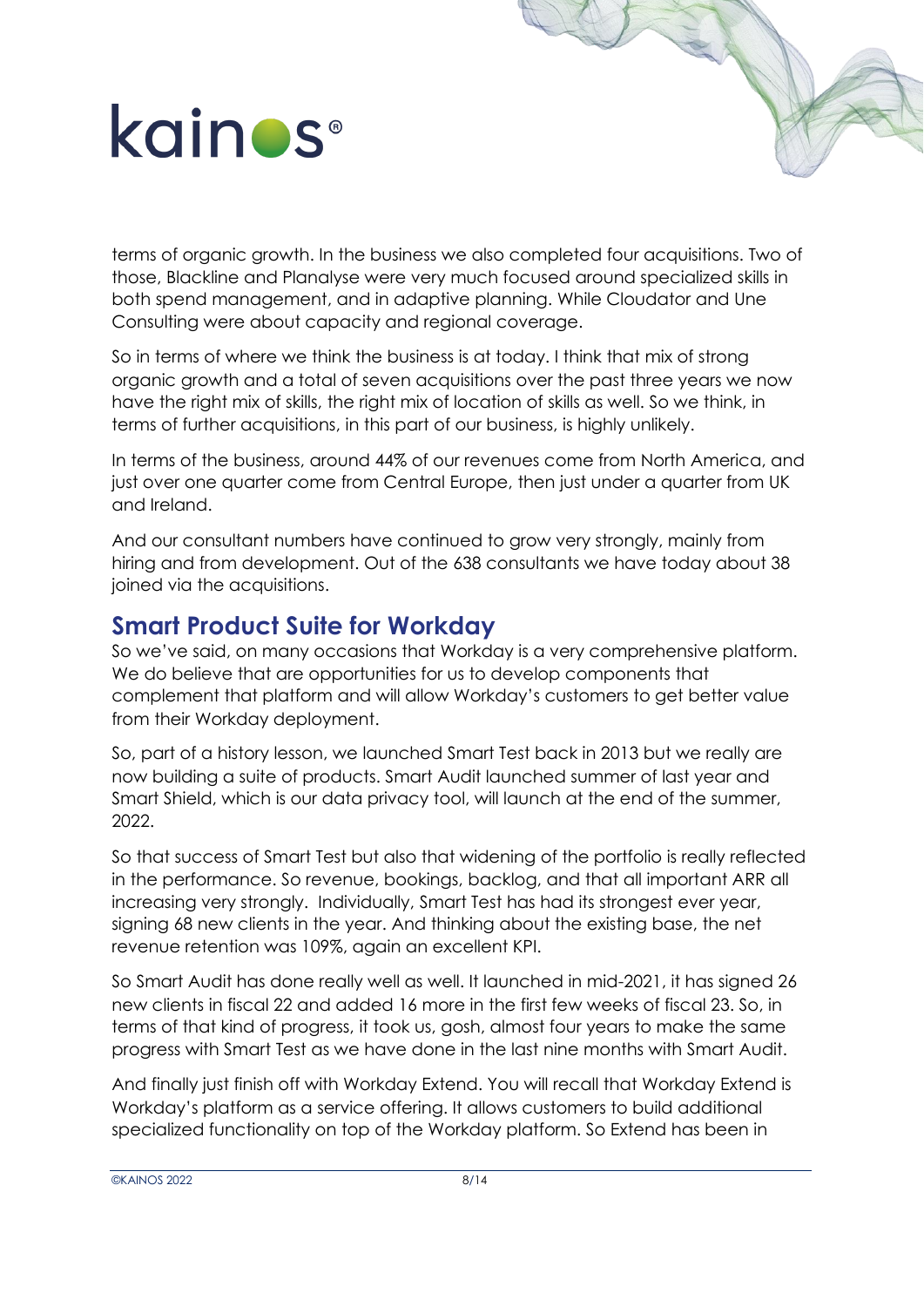development for several years and we've been part of their early adopter program since 2017.

So Extend became available generally, in May of 2020 and interest has been building steadily. Extend for us is both a services and product opportunity. So from a services perspective from the past twelve months, we have built applications for clients around incentive plans, around adhoc pay rises and around family and medical leave.

It is probably the product ideas that are most exciting for us. We have developed vaccine management which allows organisations to manage the vaccine status of their employees, return to office, tuition reimbursement, and document management.

This is very much a fast-moving environment. These applications I have mentioned are much smaller subscriptions than our Smart portfolio and we expect, as we move forward, to see two or three of those types of applications being released each year.

#### **Increasing our product investment**

During the year we also took the opportunity to increase our investments in our Smart products. So that is first and foremost around our product investment. So really supporting the ongoing development of Smart Test, building out the Smart Audit platform and that early development of Smart Shield.

So, in total that's £2.4 million of additional product investment during the year and as you know, we expense all of our R&D to the P&L, in year. Alongside that product investment, naturally, we've increased our investment and sales and marketing, as well, to the tune of £1.3 million as we have built out that sales and demand generation team.

We have also taken the opportunity to simplify our sales model. The team is now focused solely on selling product, as opposed to a blend of services and product and really looking at how we address the US market. 75% of the Workday client base is in the US market therefore it is the biggest opportunity for us. We have expanded both the team in the US, and the team supporting the US activity. Looking forward into fiscal 23 we do expect to see further investments in both the product roadmap and in our sales and marketing capability, as well. We think the opportunity is definitely there and we're keen to get after it.

#### **Workday Practice: Customer Stories**

Just picking up a couple of the customer stories from the Workday Practice.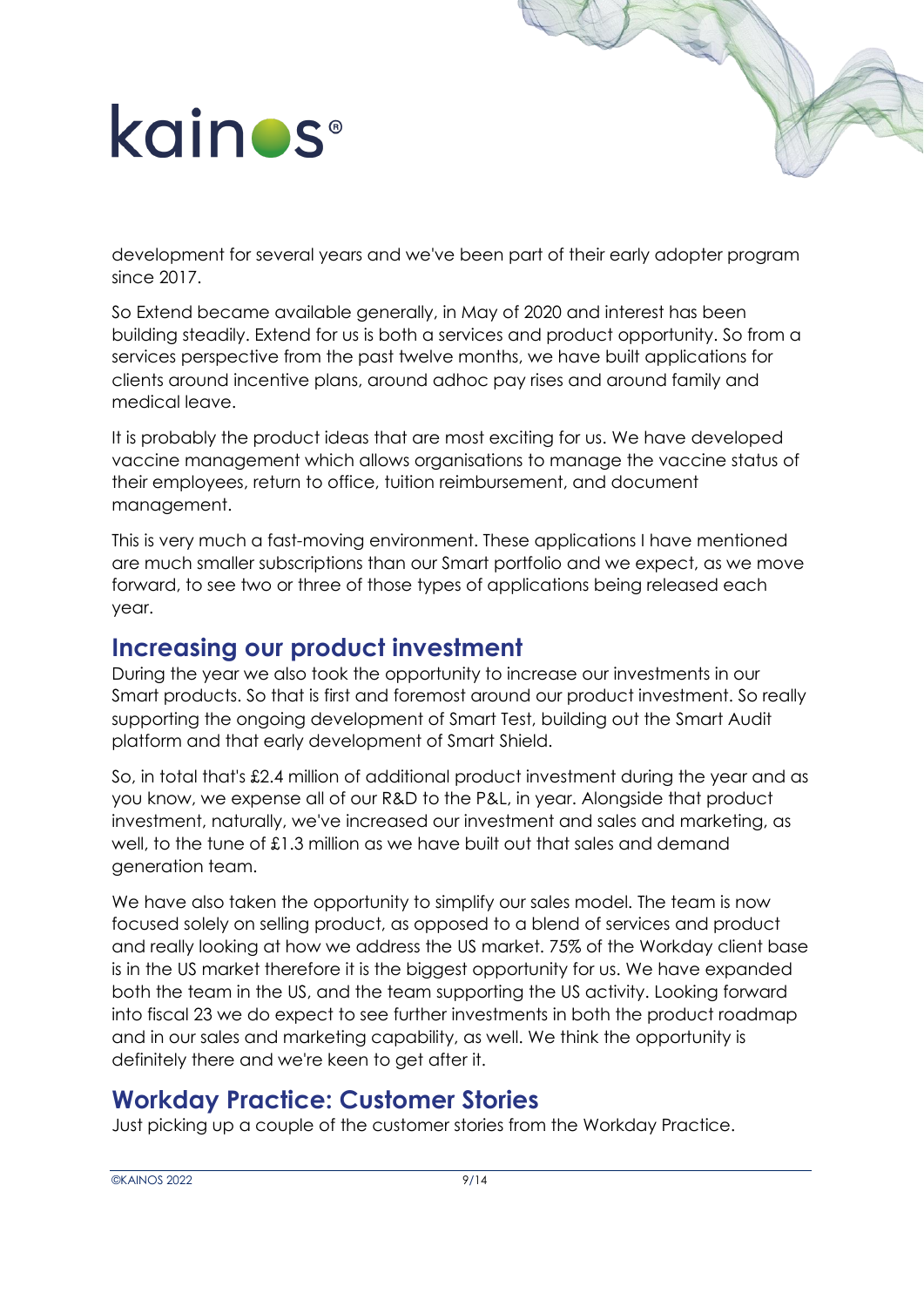So, AutoStore are a Norway headquartered manufacturer of "cube storage" automation robots and have 20,000 robots working throughout clients in close to 40 countries.

AutoStore were a very fast-growing company and still are a very fast growing company. They approached Workday to deploy Workday to support their growth and they asked for a recommendation from Workday around the partner they would recommend. And because Autostore were looking for a very quick deployment, they wanted to get live in four months, Workday recommended ourselves, which is what we did.

In four months, we launched the Core HCM and Advanced Compensation modules to support AutoStore's growth as an organisation. We are now moving on to the next phase of the project. We are currently deploying Time Tracking for AutoStore and there are a further four modules identified for future phases. That is very much a pattern we see, pretty much across all of our Workday customers which is that first core HCM deployment and then, over several years, the deployment of additional modules.

Moving to Smart and to Chemours Chemical. Chemours is a spin-out of Du Pont Chemical, which I think is four years old at this stage. It has already 6,500 employees and revenues of \$5bn so it is a substantial business in its own right. They were a Workday customer and they had originally outsourced their testing to a manual provider, but found it slow, rigid and expensive and it was also occupying, pretty much, all of the time of their small team of six Workday specialists.

So they switched to using Smart Test which we were able to deploy for them very quickly. So it has allowed them to increase the test coverage, the quality, the capacity of the testing as well. And at the same time freeing up those six individuals to focus on higher value tasks inside the organisation.

So, I'm going to hand over to Richard to cover off the financial performance of the last 12 months, Richard if you would let me know when you would like me to change the slides and I will do the needful.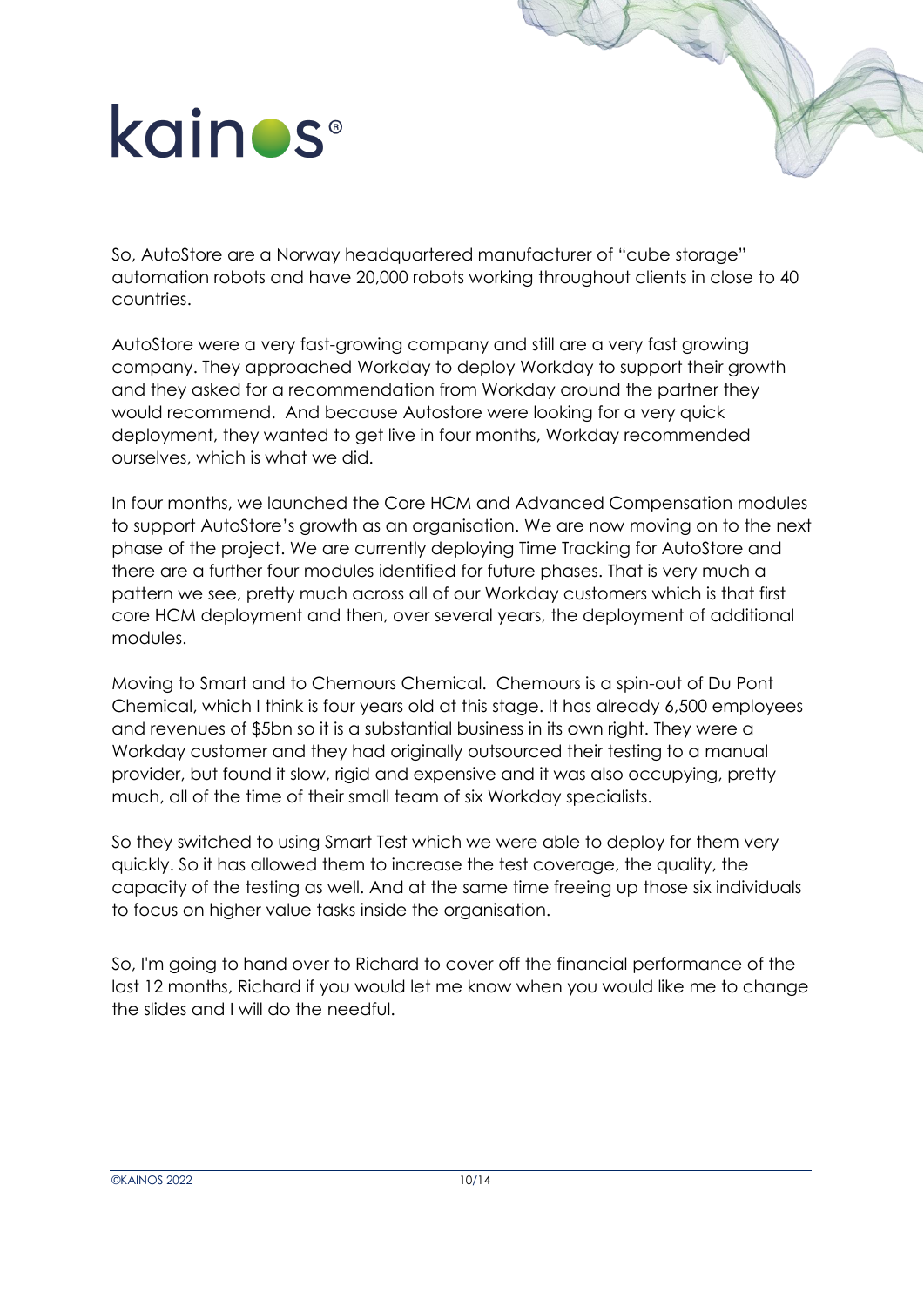

### **Richard McCann, CFO**

### **Financial Performance**

Thanks very much Brendan. If you would move forward to the group income statement.

### **Group income statement**

I suppose CFO's frequently like to talk about the previous year, as being a tough comparison.

I suppose in this case, more of an unusual comparison. We're comparing to a year where people could barely leave their homes were no one travelled further than Portrush, obviously talking about myself, and we did no recruitment in the first half of that year. I'll try to make sense of that but also at the end look at a comparison, to a couple of years ago as well.

So, in terms of Digital Services, public sector as Brendan said it's the largest part of the business unit. It grew about 6% which was solid performance, considering how much is moving within public sector.

Brendan mentioned the standout performance the commercial sector, up 60%. If you remember it had a relatively difficult start to Covid-19, as commercial businesses, pulled back investment but it bounced back very strongly in second half of last year. It is really pleasing to see that going right through this year as well, albeit of a smaller base. And healthcare, another astounding year. It had an amazing FY21 in terms of growth, it's managed to beat that and beat that very well with the further 52% growth.

In terms of gross margins these largely returned to pre pandemic levels and we've used the word normalised on couple of occasions here, particularly around utilization which had been extremely high, and has gone back to more normal levels.

And also there's the impact of salary inflation there as well. I suppose, I might as well cover salary inflation now. I think at half year I said there are business a bit like Abba, lots of talented parts to it. And I said salary inflation was a bit like their outfits, which weren't particularly to my taste. I'm still not a fan of the outfits but the lapels haven't got any wider, and the heels aren't getting any higher. Hopefully, that continues is flat and in the long-term moderate. We will take a long-term view of this, we're certainly not going to lead salary inflation, we will try to pay our staff fairly, and we will try to pass on salary inflation to customers, over time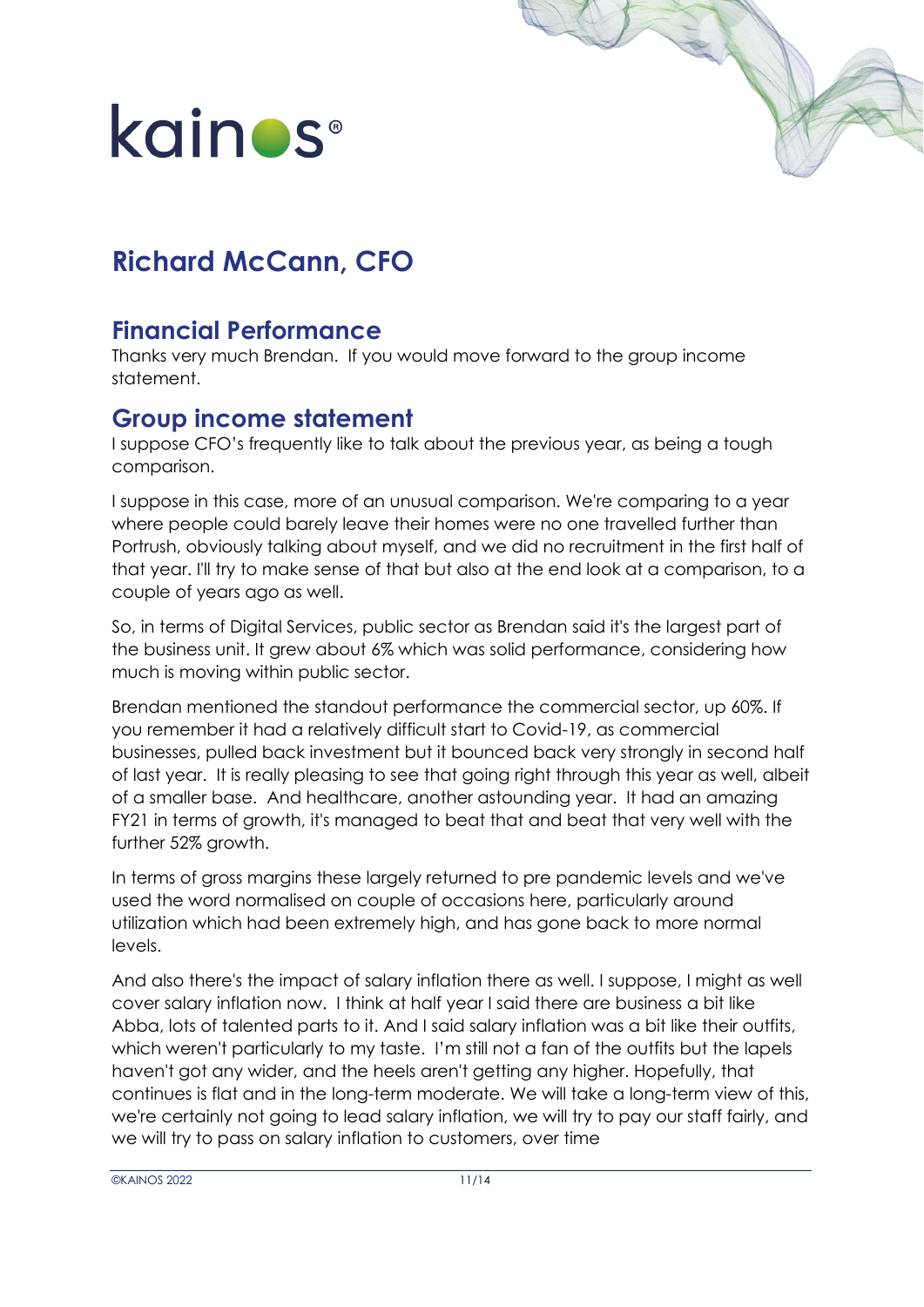In terms of Workday Practice, services revenue grew 45% of which 29% was organic and as Brendan mentioned, product revenue was a healthy 32% growth as well.

Gross Margin here decreased by 2%. Most of that decline was in services for the same reasons that I have mentioned in relation to Digital Services, albeit to a slightly lesser extent. Product margin increased very slightly, again salary inflation is less of an issue in this area.

Op ex (operational expenditure) in the Workday Practice grew in line with revenue and Brendan has touched on the particular investments already, in product development and sales and marketing, within the product side.

Central overheads grew broadly in line with revenue. And that left adjusted pre-tax profit margins returning to more, again, normal levels. Our tax increased by about 1%, due to the impact of non-deductible acquisition costs.

Moving on to the balance sheets and cash flow, if you will move that ahead Brendan.

#### **Balance Sheet and Cashflow**

First time you see a big increase in a goodwill and intangibles, to do with the four small acquisitions, that Brendan mentioned earlier. Property, plant and equipment also increased a bit more than normal, partially that's due to the high recruitment during the year, partially due to a bit of spending that had been deferred due to Covid-19. We also refurbished and moved offices, during the year, which hopefully won't happen on a regular basis.

Looking at accrued income and receivables, we always look at those two together as lock in days, you can get fluctuations in one or the other, just depending on timing of billing and payments and so on. But broadly we saw WIP broadly flat, debtors increased, and overall returned pre pandemic lock in days of about 71. The 60 last year again was lower than usual.

In terms of cash flow, I've looked back at the notes from last year and I described 112% cash conversion, as an impossible comp and so it proved. We had a good solid year of cash conversion, albeit a game of two halves. The overall figure of 83% is broadly in line with the sort of guidance we've been giving for years of about 80%, being in reasonable target. The other 15%, essentially allows for working capital growth, as we grow the business.

Overall cash reduced by approximately £4 million to about £77 million and that was largely due to the effect of cash outflow of £17 million related to acquisitions.

©KAINOS 2022 12/14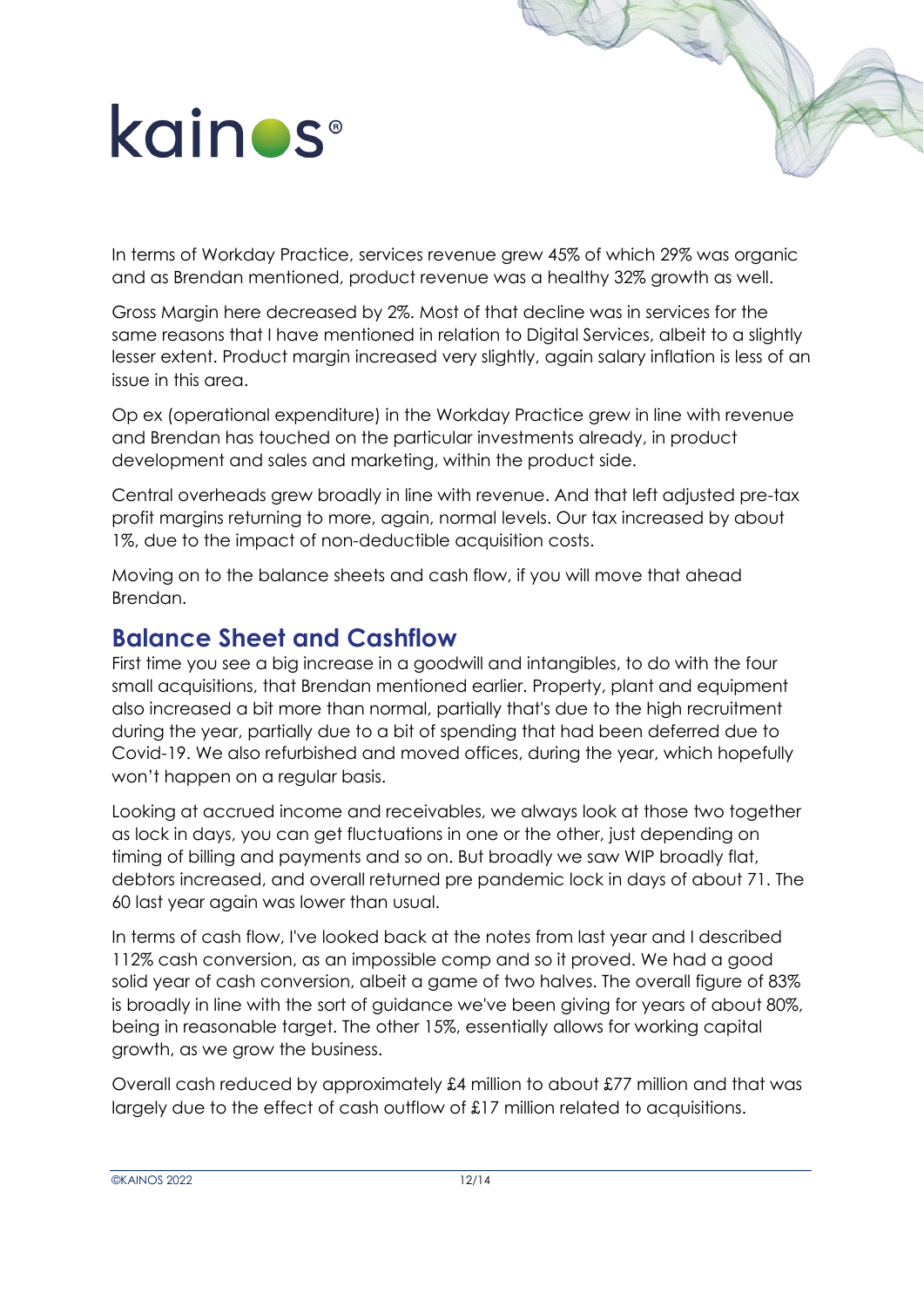#### **Underlying Performance Assessment**

The last slide is hopefully the last time I'm going to have to use this slide. What am I talking about, an underlying performance by comparing to FY20.

I described FY21 as unusual. Other adjectives are available for that. And I think looking two years back, gives a slightly better picture in many ways. So, over those two years revenue growth, just short of 70%. Gross profit growth in line with revenues and contribution growth slightly ahead of revenue growth which meant that our adjusted pre-tax profits over that period have more than doubled.

I'm a Leeds United fan and on the first of April 2020, if you offered me promotion to the Premier League, two seasons in that league and survival yesterday, even during the last few minutes, happily I would have taken it. As CFO of Kainos, which is a much less important position obviously, on the first of April 2020, if you offered me 70% growth across all parts of our business continued, cash generation and the outlook that Brendan described, I think it would have taken that as well.

Brendan.

### **Brendan Mooney, CEO**

#### **Looking Ahead**

Richard, thank you very much.

I will finish off the presentation by giving a view about the outlook across the three parts of our business. So when it comes to Digital Services, I do think we can credibly lay claim to being the UK leader in digital transformation in the public sector. But our ambition is to, to make the same claim around healthcare and around the commercial sector as well. So as we look at a fiscal 23, it's very much about strong growth across commercial and maintaining that growth profile in the UK in public sector and healthcare.

To really just remind us all of the underlying market dynamic here, as well I mean, if you just look at the UK public sector spending over the last five years, it has been very robust with 22% growth over that period of time. It would be remiss of me not to point out the Digital Services grew by 28% over that period of time. We can, we believe, continue to avail of that very strong market growth and, in fact, outpace the market growth as well.

**OKAINOS 2022** 13/14 That theme of outpacing market growth is also true for Workday Services. Again, just to reflect on the market, Workday, have been growing very strongly, they are heading towards a \$10 billion revenue target. They've upgraded their forecast, this year from last year and seeing an acceleration in their business. So it is a great